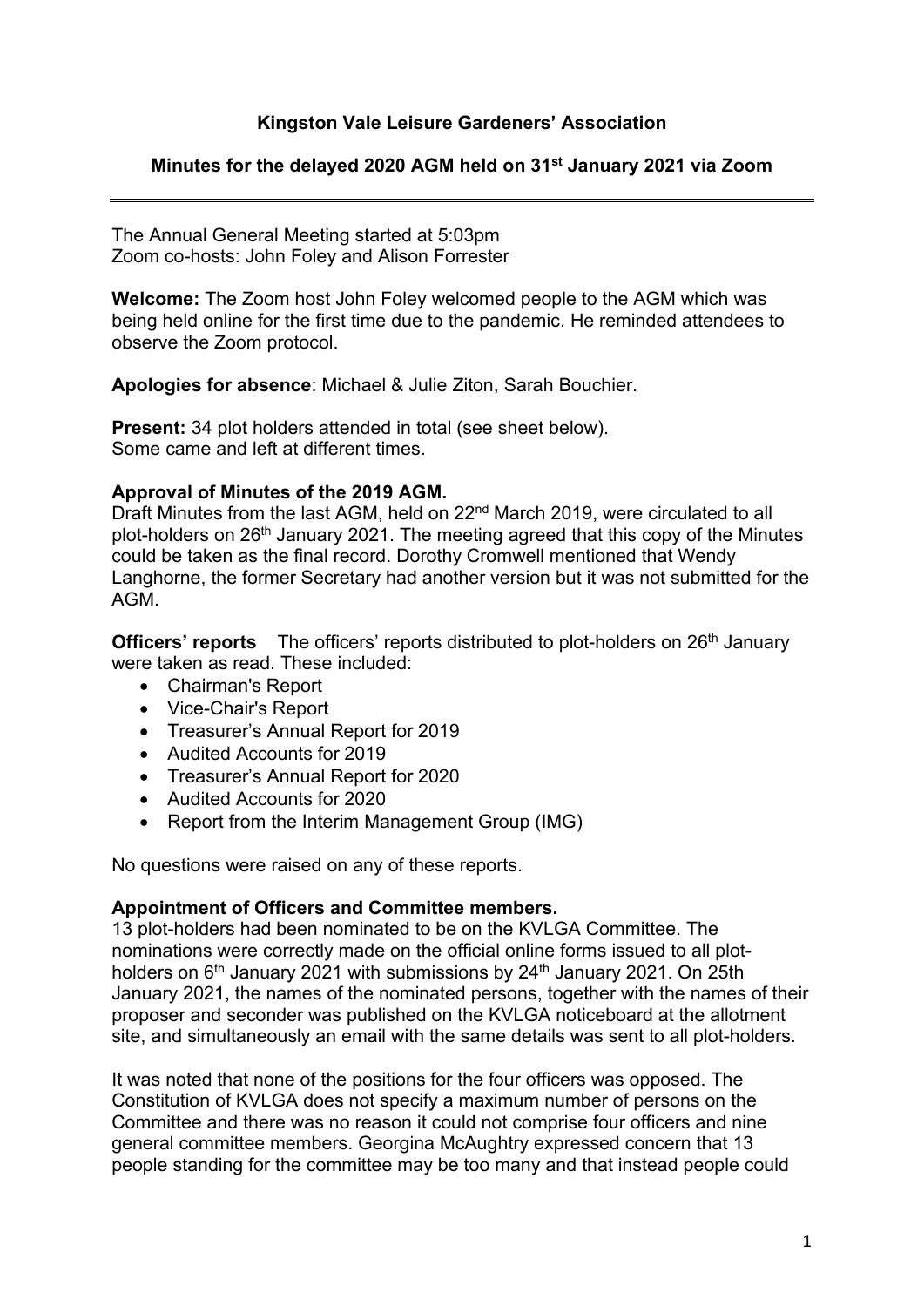be co-opted onto the Committee later. However, it was accepted that co-optees would not have a vote at committee meetings and the objection was not pursued. Mehran Moini pointed out that the KVLGA website welcomes new members to contribute. Bill Trimble explained that at the AGM planning meeting on 20<sup>th</sup> January 2021, open to all members, there had been mutual agreement between all the candidates that they would go forward together as a "slate" and hence there was no need to vote for any of the nominee in order to promote co-operation and team working. A discussion was held whether to ratify all 13 nominees en-bloc or individually. A motion to ratify them en-bloc rather than individually was passed by 16 out of the 29 plot holders then present. The follow up motion to ratify the 13 nominees en-bloc was passed by 17 out of the 29 plot holders then present.

#### **The new committee comprises:**

| - Chairman   |
|--------------|
| - Vice-Chair |
| - Treasurer  |
| - Secretary  |
|              |

General Committee Sammie Wisman Jason Dean John Foley Alison Forrester Wes Henzell

Sean McCormack Mehran Moini Bobby Sisodiya Johnny Bouchier

As the new Committee was now in place, the meeting chair was offered to James Hunt.

### **Resolutions**

The resolutions which had been duly submitted for the AG (and emailed to all plotholders and posted on the Notice Board) were briefly introduced by James Hunt and John Foley who pointed out that the individual resolutions were inter-related. There was considerable discussion during which several detailed matters arose which would need more time to consider fully. Hence the Chairman moved, nem con, that all of the resolutions would be considered in due course by the new Committee. It was agreed that the Committee would produce clear proposals by the time of the next AGM, which will probably be late summer of 2021.

## **Any Other Business**

Lucy Di Gruttola and Adrian Dalmedo both made the point that many people on the allotment were not computer literate and therefore not able to attend the meeting. The response was that unfortunately, due to Covid-19, meetings in person between members was not possible and hence we were obliged to hold the AGM online. The Committee had offered to help anyone with their digital devices, but nobody had requested help. John Nowak, as new Secretary, agreed to make sure that the association meetings were as inclusive as possible.

Colin Hunt asked why there had been no postal vote. The reason was that there were no opposing candidates and hence no need for voting. He went on to ask questions about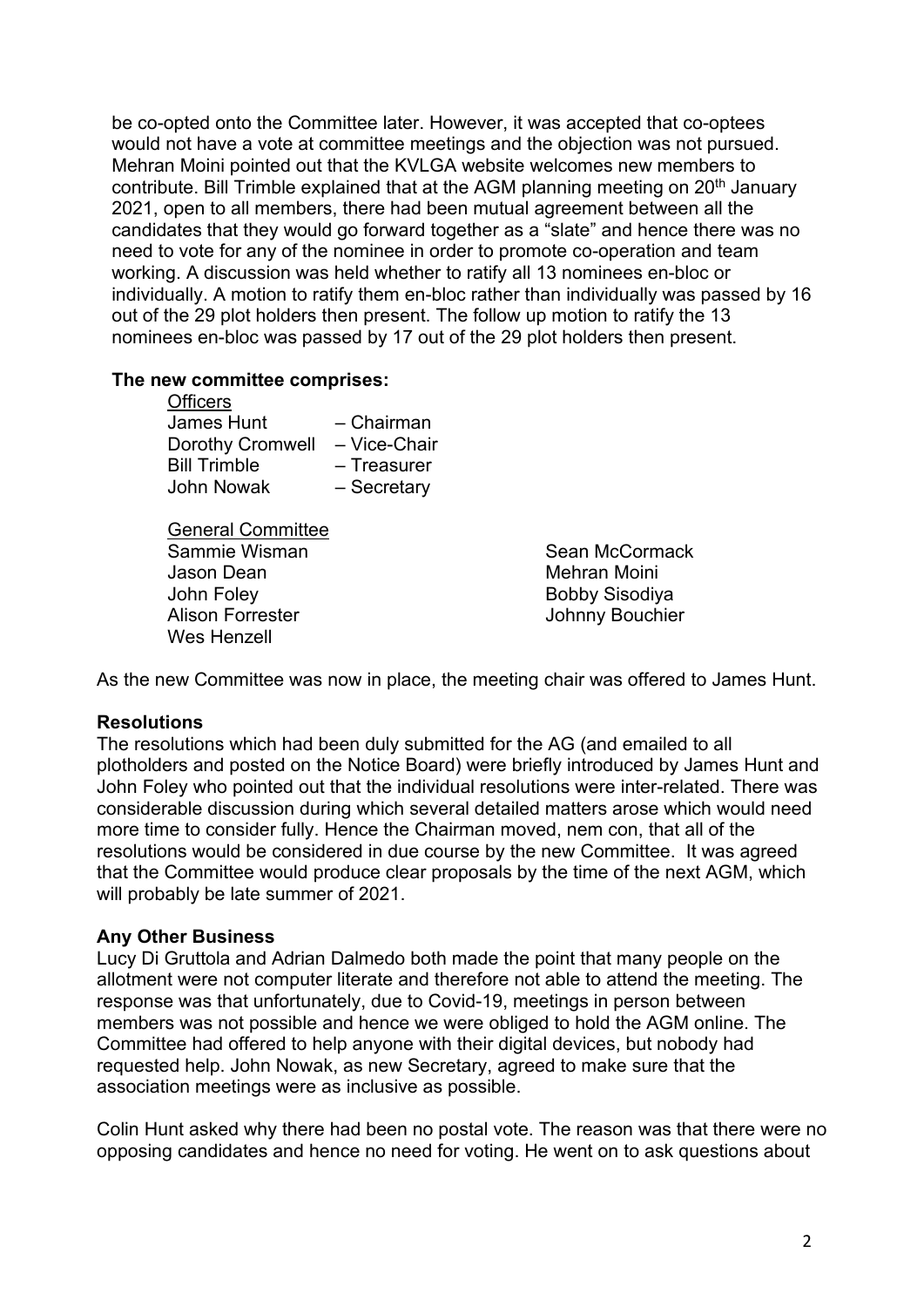allotment expenditure, but the meeting then ran out of time. Bill Trimble, Treasurer, agreed to contact Colin directly on this topic.

Luigi Di Gruttola stated he had submitted his nomination to be on the new committee. Johnny Bouchier stated no such nomination had been received. Adrian Dalmedo asked for this matter be investigated. Johnny Bouchier followed up and Luigi has confirmed the matter is now closed.

Miriam Hudek-Milicevic asked the Committee be sympathetic towards plot holders who spend time abroad. James Hunt asked her to email him with details.

In concluding, the new chairman, stated he was very happy to work with the new Committee to move things forwards for the allotments.

The Annual General Meeting closed at 6:35pm

Minutes by Johnny Bouchier 4th February 2021 with comments from Bill Trimble and John Foley.